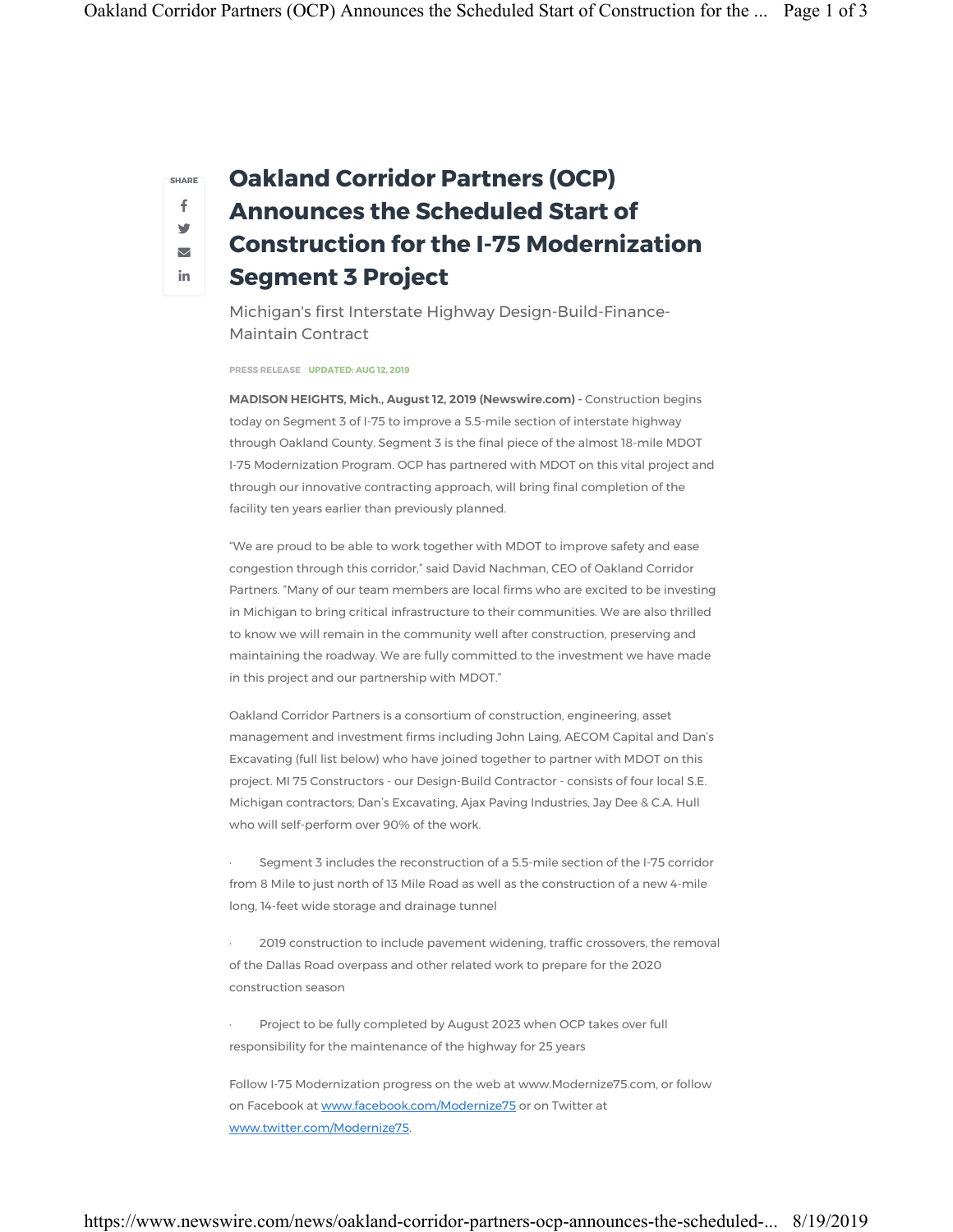

| Product           | For Businesses  | Company                 | Resources       | Support                  |
|-------------------|-----------------|-------------------------|-----------------|--------------------------|
| Wire Distribution | Healthcare      | Careers                 | PR Planner      | <b>Editorial Process</b> |
| Media Database    | <b>Business</b> | Team                    | For Journalists | Content Guidelines       |
| Media Outreach    | Technology      | Blog                    | For Influencers | Help Desk                |
| Newsrooms         | Travel          | Newsroom                | RSS Feeds       | Contact Us               |
| Media Monitoring  |                 | <b>Customer Success</b> |                 |                          |
| Influence         |                 |                         |                 |                          |